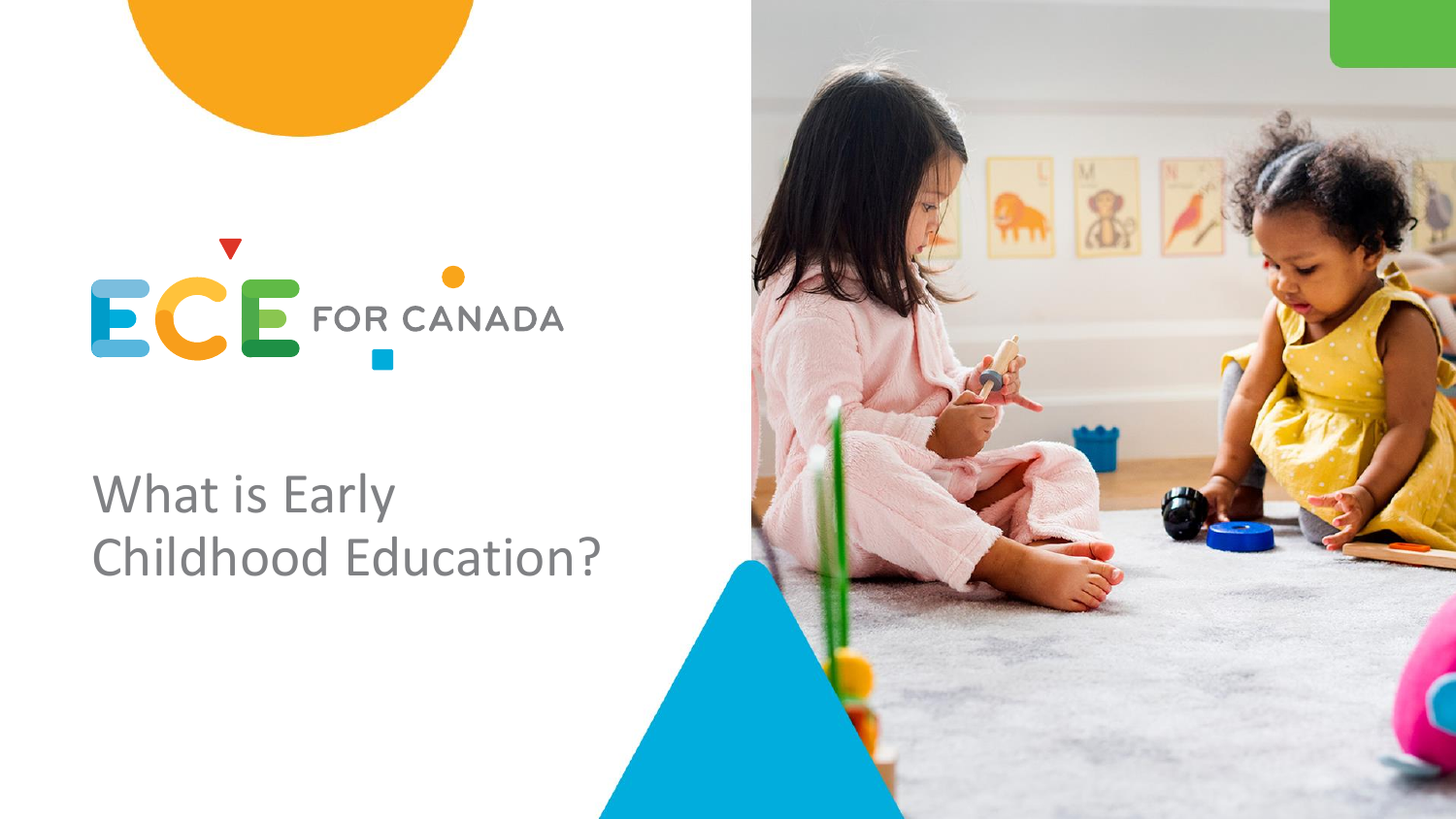"Early childhood education (ECE) creates a space where young children can play and learn together that is planned and guided by qualified educators. Children attend on a regular basis. ECE programs include quality child care centres, nursery schools, preschools, pre-kindergarten and kindergarten."

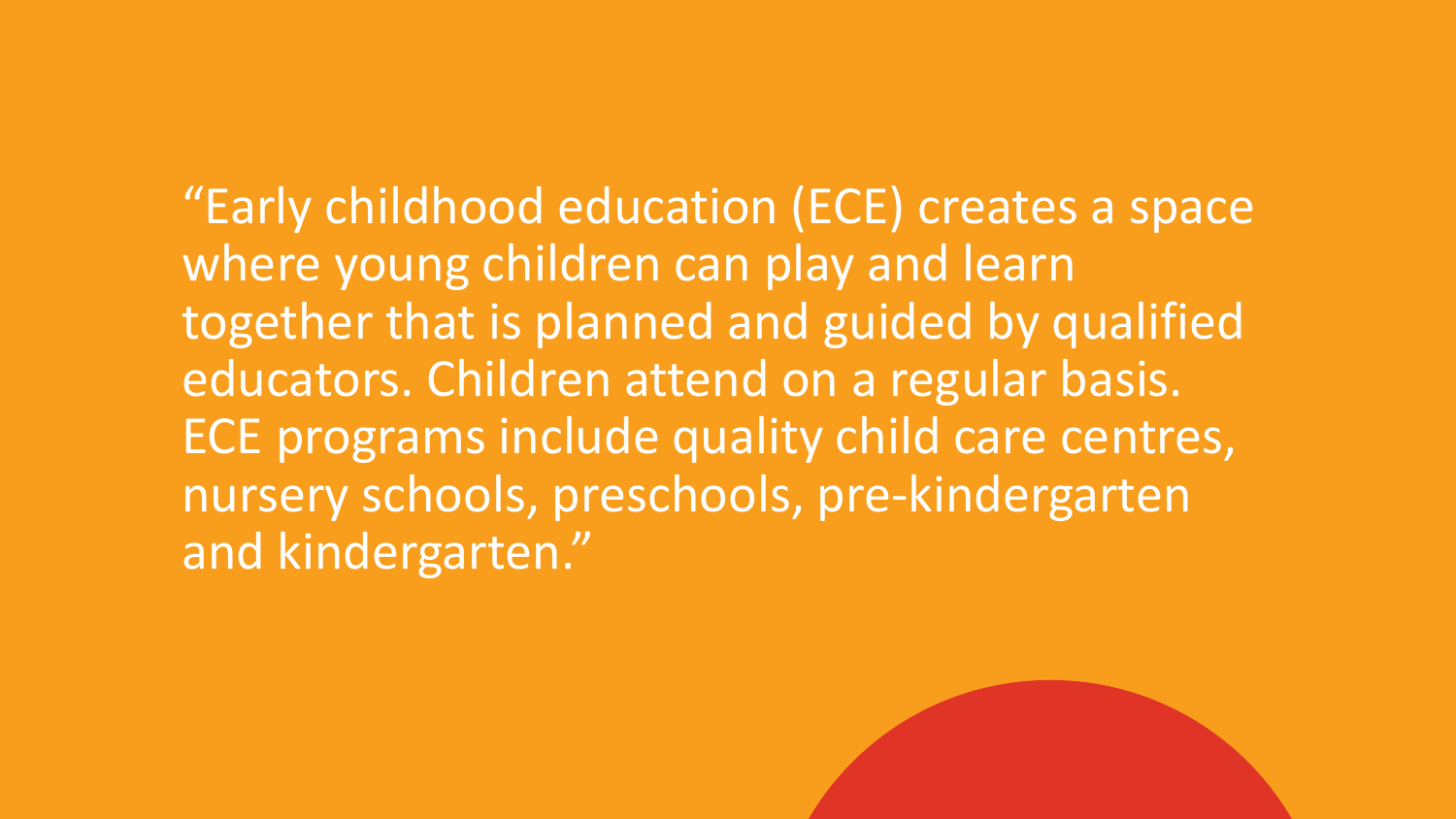# Why is ECE important?

The first 2,000 days of a child's development sets the foundation for learning and well-being that lasts a lifetime. Early childhood education offers rich, play-based learning environments that encourage crucial language, social, physical, emotional, and thinking skills. ECE complements family life and sets children up to be learners for life.



EC

**FOR CANAD**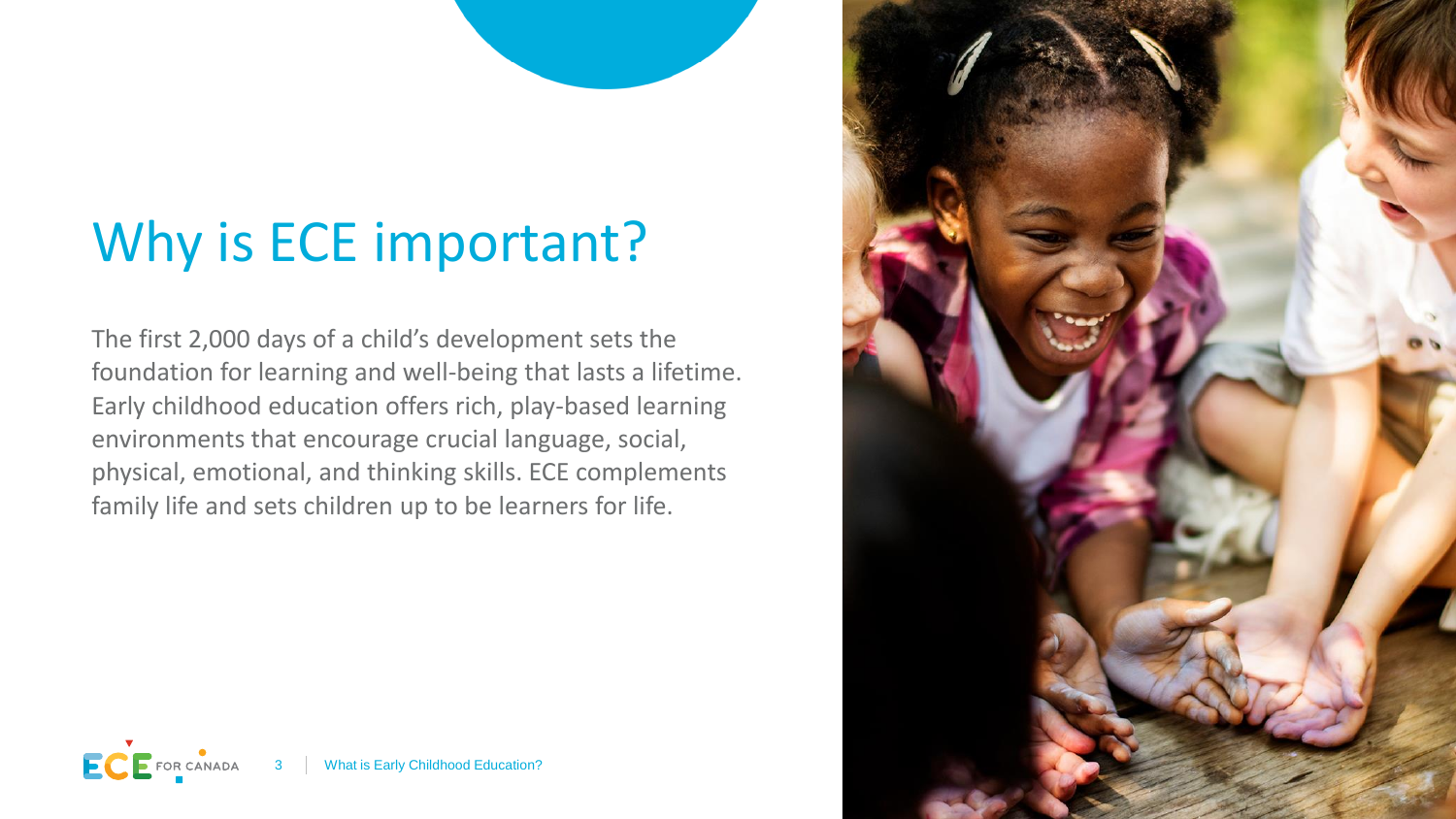### Is ECE the same thing as day care?

ECE is much more than taking care of kids while their parents are at work. On the surface, daycare and early childhood education may seem like the same thing. Both support parents in rejoining the workforce and both can be targeted towards children 5 years old and younger. A child will get to interact with other kids their age in both cases and each provides safe, supervised care for children while their parents or caregivers are at work.

So, why is there such a big push towards early childhood education when daycare seems to suffice?

Daycare refers primarily to the custodial care of children. Custodial care provides a safe environment for children that also keeps them nourished, however it does not boost critical language, thinking or interpersonal skills the way that ECE can.

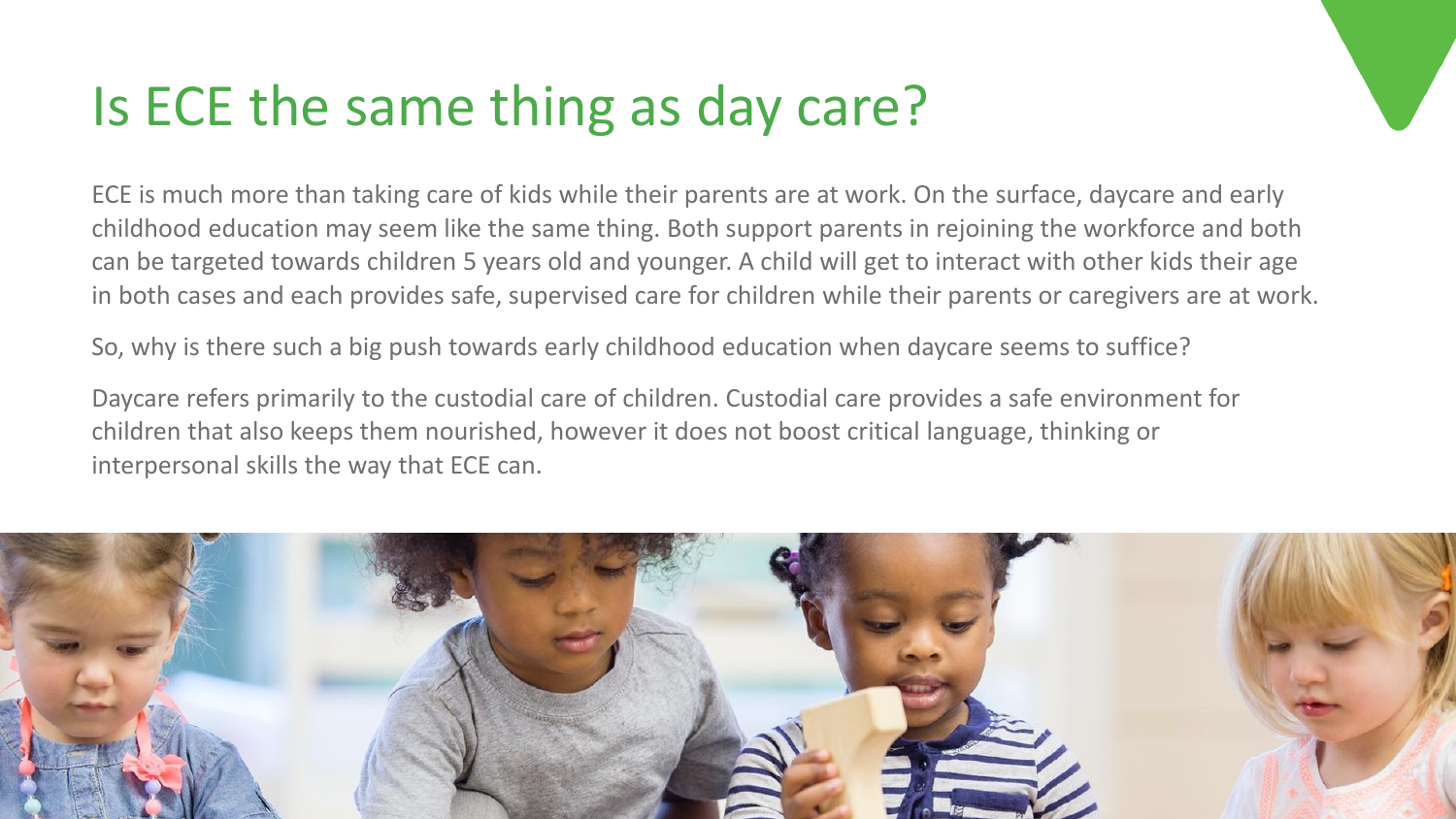# Benefits of an early childhood education

Early childhood education puts children first. ECE supports parental workforce participation, but its primary purpose is promoting all children's learning and well-being. A child care system that does not lead with ECE makes taking care of kids so parents can work the priority.

ECE gives preschool children learning opportunities they need for reading, mathematics, and science in later school years. Early learning is a powerful equalizer that narrows achievement gaps that emerge before children even start school. Children learn to get along with each other. And the best part? ECE benefits **all** children, regardless of their parents' work status or income level.

ECE also stimulates our economy – now and in the future. ECE reduces special education costs in the school system and promotes the productivity of the future workforce. ECE provides care that enables parents, particularly mothers, to enter or re-enter the workforce. When parents have good, well-paying jobs, they are more likely to contribute to the economy and pay taxes while also reducing their dependence on social benefit programs funded by the government.

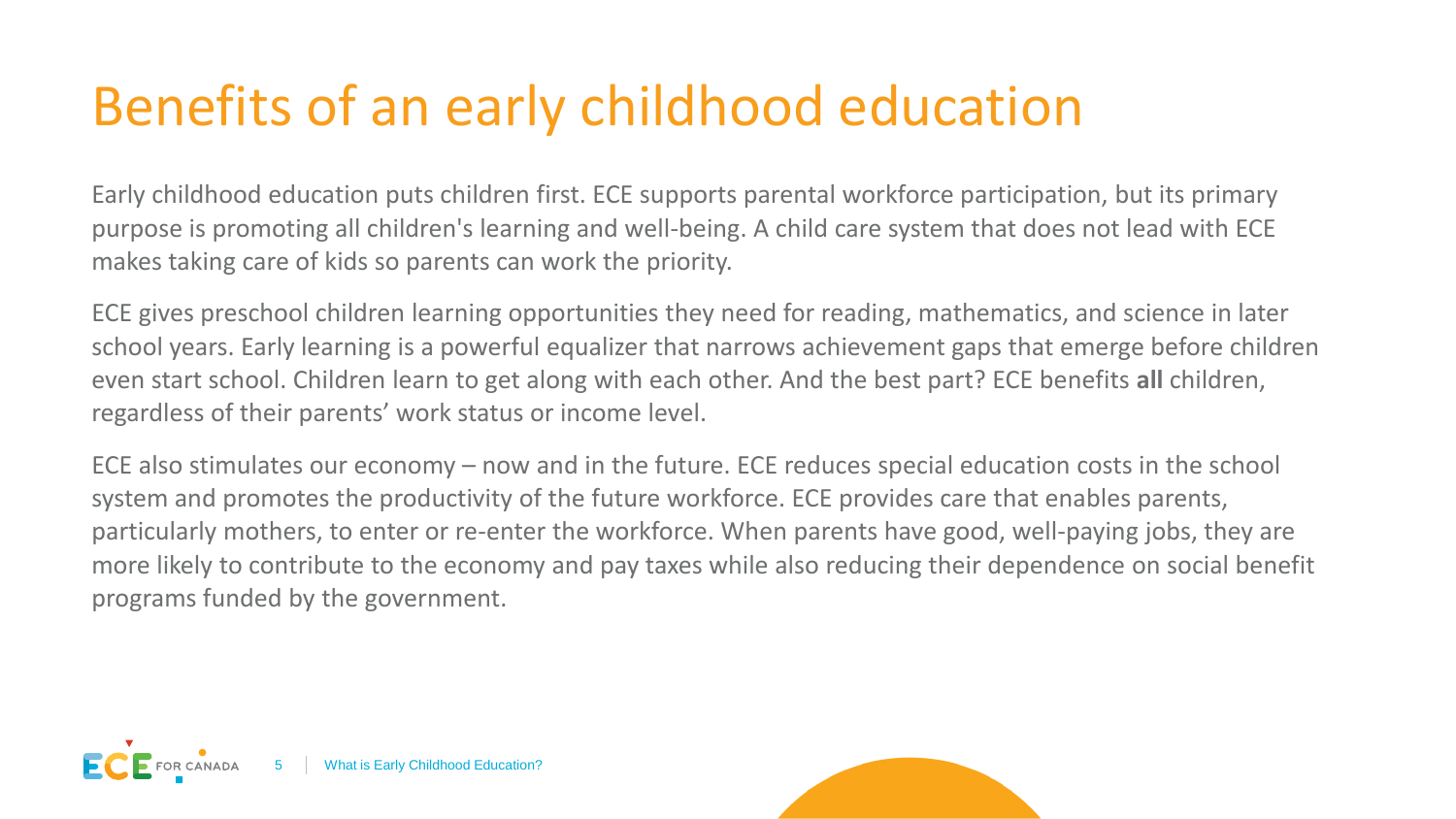### Canada is stepping up to invest in a universal, publicly funded early learning and child care system

The federal government's spring Budget 2021 announced a five-year commitment of \$30 billion to build a national early learning and child care (ELCC) system followed by an annual commitment of \$9.2 billion in partnership with provincial and territorial governments.

This is a welcome step forward, but providing affordable child care to working parents without providing quality early learning is not enough. Early childhood education must be central to an ELCC system in Canada and must be offered to all children whether their parents are working or not.

ELCC is early childhood education that can be organized to support parents' work – just like elementary schools and before- and after-school programs do for older kids. It is the first tier of education – as important as primary, secondary and post-secondary education.

True equity is ELCC that leads with ECE and that is determined based on a child's age, not their parents' work status, eligibility for subsidy or ability to pay.